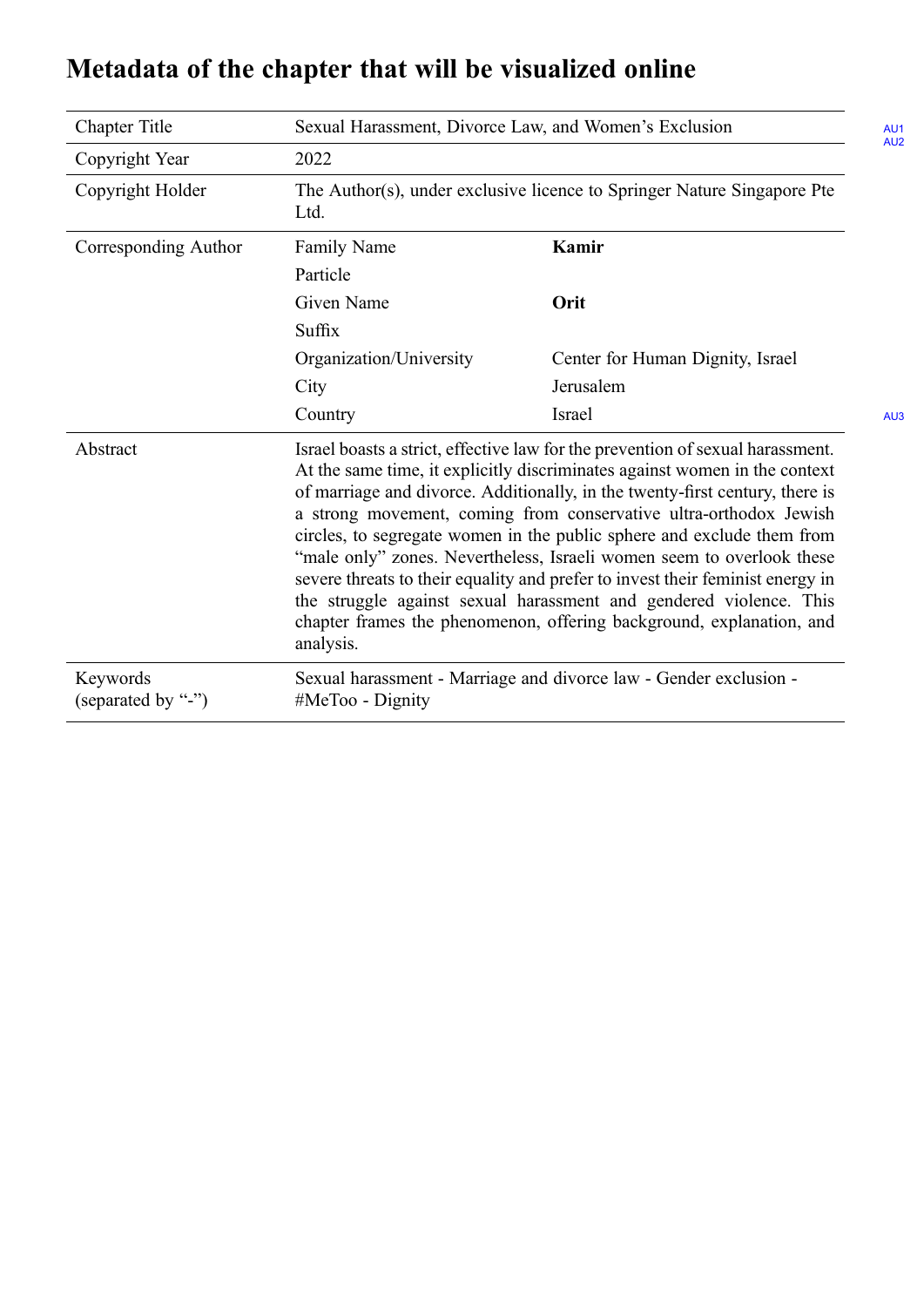### <span id="page-1-0"></span>Sexual Harassment, Divorce Law,

## $_2$  and Women's Exclusion  $_4$

Gender Reality in Israel and Israeli Women's Perception

#### Orit Kamir

|  | 4 LONCINS |  |
|--|-----------|--|
|  |           |  |
|  |           |  |
|  |           |  |
|  |           |  |
|  |           |  |
|  |           |  |
|  |           |  |
|  |           |  |

#### **Abstract**

 Israel boasts a strict, effective law for the prevention of sexual harassment. At the same time, it explicitly discriminates against women in the context of marriage and divorce. Additionally, in the twenty-first century, there is a strong movement, coming from conservative ultra-orthodox Jewish circles, to segregate women in the public sphere and exclude them from "male only" zones. Nevertheless, Israeli women seem to overlook these severe threats to their equality and prefer to invest their feminist energy in the struggle against sexual harassment and gendered violence. This chapter frames the phenomenon, offering background, explana-tion, and analysis.

#### Keywords

 Sexual harassment · Marriage and divorce law · Gender exclusion · #MeToo · Dignity

Orit Kamir  $(\boxtimes)$ 

[AU3](#page-18-0) Center for Human Dignity, Israel, Jerusalem, Israel

AU<sub>2</sub>

<sup>©</sup> The Author(s), under exclusive licence to Springer Nature Singapore Pte Ltd. 2022 P. R. Kumaraswamy (ed.), The Palgrave International Handbook of Israel, [https://doi.org/10.1007/978-981-16-2717-0\\_44-1](https://doi.org/10.1007/978-981-16-2717-0_44-1#DOI)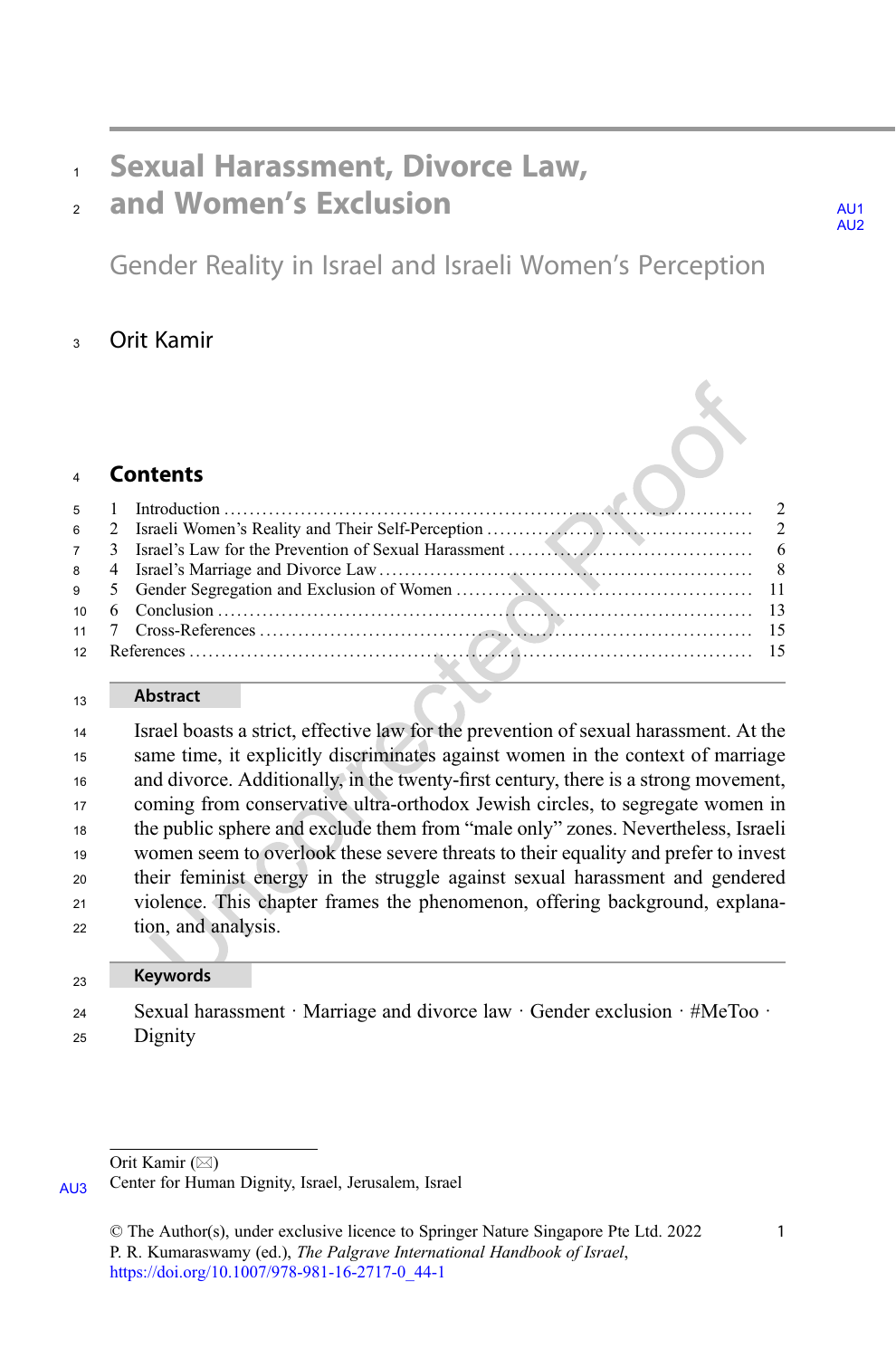#### 1 Introduction

 This chapter presents the complicated gender reality that Israeli women face. In the twenty-first century, Israeli law offers better protection from sexual harassment than any other. At the same time, Israeli women are discriminated against in ways that women in Western countries are unfamiliar with: Israeli women are completely at the mercy of their husbands regarding divorce and are gradually excluded from various aspects of public life. Presenting this unique gender reality, the chapter argues that Israeli women tend to misconceive their distinctive condition. Taking Israel's dis- criminatory marriage and divorce law for granted and identifying with the global community of women they encounter via the Internet and social networks, Israeli women – especially millennials – are not sufficiently aware of the uniqueness of their national gender reality, nor of the specific courses of action that it requires. Eagerly identifying with and participating in global movements like #MeToo, they focus on sexual harassment and mostly ignore their country's discriminatory law of marriage and divorce, as well as the expanding exclusion of women from Israel's public sphere. Their confusion renders transparency to the discriminatory aspects of Israel's gender reality and further augments it.

 The first section of this chapter offers an overall view of Israeli women's socio- legal situation; it further argues that immersed in global social media, Israeli women are not fully aware of the uniqueness of their own condition. The section fleshes out the argument and contextualizes it, suppling historical background. The succeeding sections describe in some detail Israel's Law for the Prevention of Sexual Harass- ment (Sect. [3\)](#page-6-0), then Israel's legal treatment of marriage and divorce (Sect. [4](#page-8-0)), and finally women's deepening exclusion from the public sphere in contemporary Israel (Sect. [5\)](#page-11-0). These presentations highlight the differences that distinguish gender reality in Israel from that in the West in these three areas. The closing section (Sect. [6](#page-13-0)) explains why Israel's treatment of sexual harassment is so progressive, whereas marriage and divorce are so discriminatory, and the exclusion of women deepens.

 The chapter's argument regarding Israeli women's self-perception refers to the mainstream group of Zionist, Jewish Israeli women. Israel's "equality myth," pre- sented in Sect. 2, and young women's deep familiarity with social media, are particularly typical of Zionist, Jewish Israeli women, who make up 60–70% of the women in Israel. The social constructions of Palestinian Israeli women, of ultra- orthodox Jewish women in Israel, and of other women of minority groups are quite distinct and require separate discussions. Israel's legal regime, discussed in Sects. [3](#page-6-0), [4,](#page-8-0) and [5](#page-11-0), applies equally to them all.

#### 2 Israeli Women's Reality and Their Self-Perception

 In October 2017, responding to sexual abuse allegations made against American movie producer Harvey Weinstein, Hollywood film actress Alyssa Milano called out to anyone who has ever been sexually harassed or assaulted to write "Me too" as a status; this, she said, would give people a sense of how prevalent sexual predation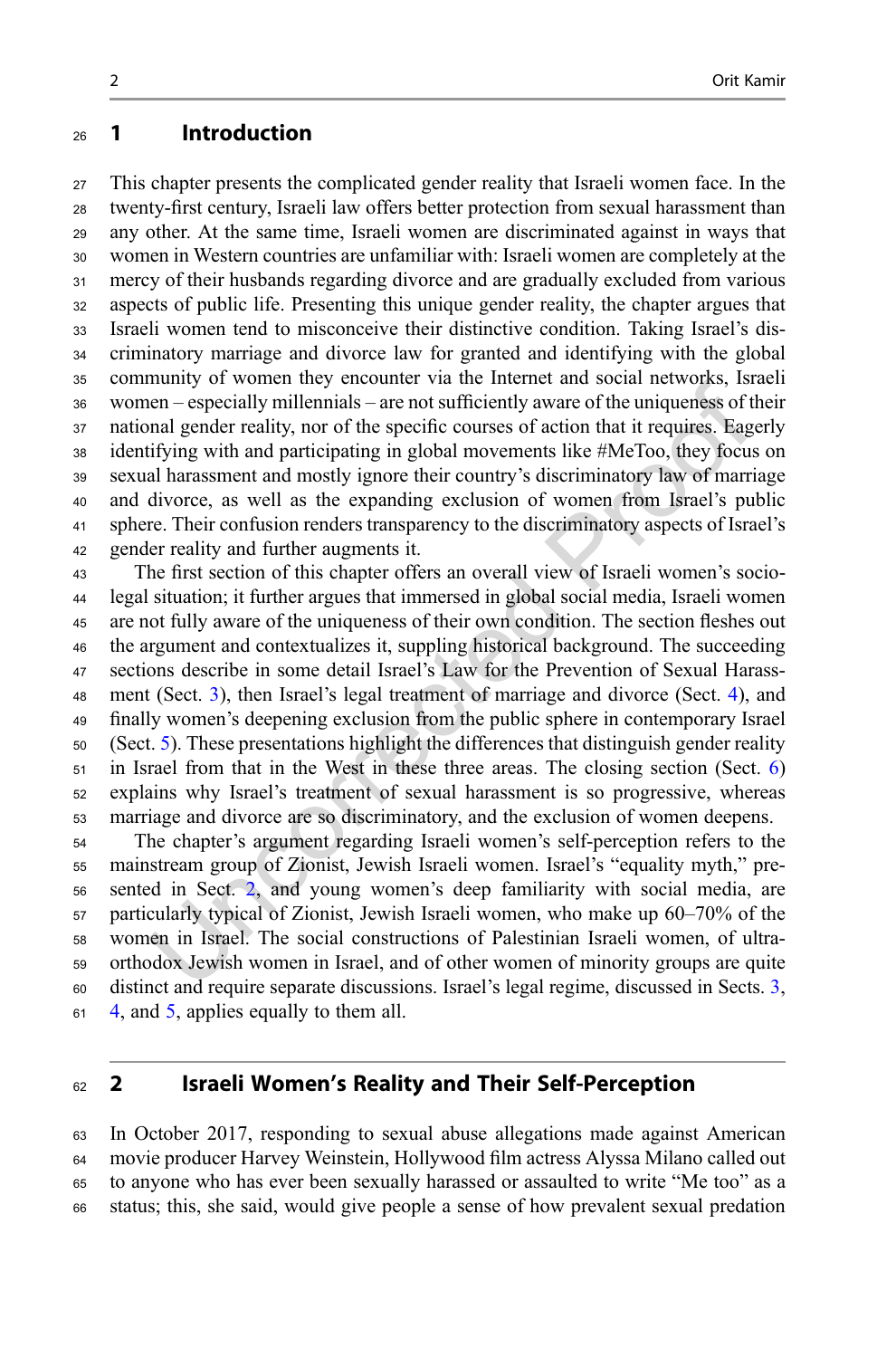really is. In the next couple of days, nearly five million people used the phrase on Facebook and Twitter, and "#MeToo" became a global Internet movement. Israeli women were quick to respond to this international challenge, and the English phrase "Me Too" (in Hebrew transliteration) immediately became a household name. During the following year, Hebrew language social media burst with women's stories of sexual harassment, assault, and abuse, with some women publicly announcing the names of their alleged victimizers. Conversations and heated debates flourished. National newspapers, as well as television and radio programs, covered the developments with great interest. This testified to Israeli women's – especially millennials' – identification with the international community of women, its univer-sal gender plights, frustrations, and struggles (Elliman [2019](#page-15-0)).

 This outward-looking gendered self-perception was a rarity among Israeli women of previous generations. Since the foundation of Israel in 1948, Israeli women were brought up to believe that their young society was truly egalitarian, unlike any other. Israel's Declaration of Independence promised its citizens gender equality, and Israeli women took many civil liberties – including their equal rights to vote, study, and work at will – for granted. Moreover, having actively participated in the Jewish national Zionist struggle for statehood (against the British mandate, the local Palestinian population, and several Arab armies), raised on twentieth-century social- ist ideology, and drafted into military service in the IDF (Israel Defense Force) – Israeli women believed that in their corner of the world gender was not an issue. This reality was vividly documented in a lively memoir by Marcia Freedman, who immigrated to Israel from the United States and became an outspoken feminist activist and Member of Knesset (Freedman [1990](#page-15-0)).

 Further, Israeli men and women were steeped in the utopian belief that, having managed, against all odds, to revive a dormant, ancient tribe and ground it in a modern nation-state – they succeeded in establishing a perfect model community. Hence, whereas other women were seen as oppressed by old-world gendered stereotypes, conventions, and traditional social structures, Israeli women thought themselves to be free and equal in an enlightened, benevolent, avant-garde society. Israeli men were viewed not as patriarchal oppressors but as equal and fair peers and partners in the heroic struggle to realize the common Zionist goal (Freedman [1990](#page-15-0)). Evidence to the contrary was ignored and suppressed. In their minds, as in their national culture and discourse, Israeli women were strong, tough, and industrious, just like Israeli men, and full members of the Israeli collective. Golda Meir's term as Israel's prime minister during 1969–1974 was widely taken to confirm these opti- mistic views. As an outsider within, Freedman noticed and depicted this in her memoir (Freedman [1990](#page-15-0)).

 Only in [1991](#page-16-0) did two Israeli feminists (Barbara Swirski and Marilyn P. Safir), both immigrants from the United States, compile a volume of articles titled "Calling The Equality Bluff: Women in Israel." For most Israeli women, it was inconceivable, even then, that they were systematically discriminated against in the workplace, that they were greatly underrepresented in government, that a thick glass ceiling pre- vented them from reaching commanding positions in the army, and that some of them suffered from gendered oppression and violence in their homes – much as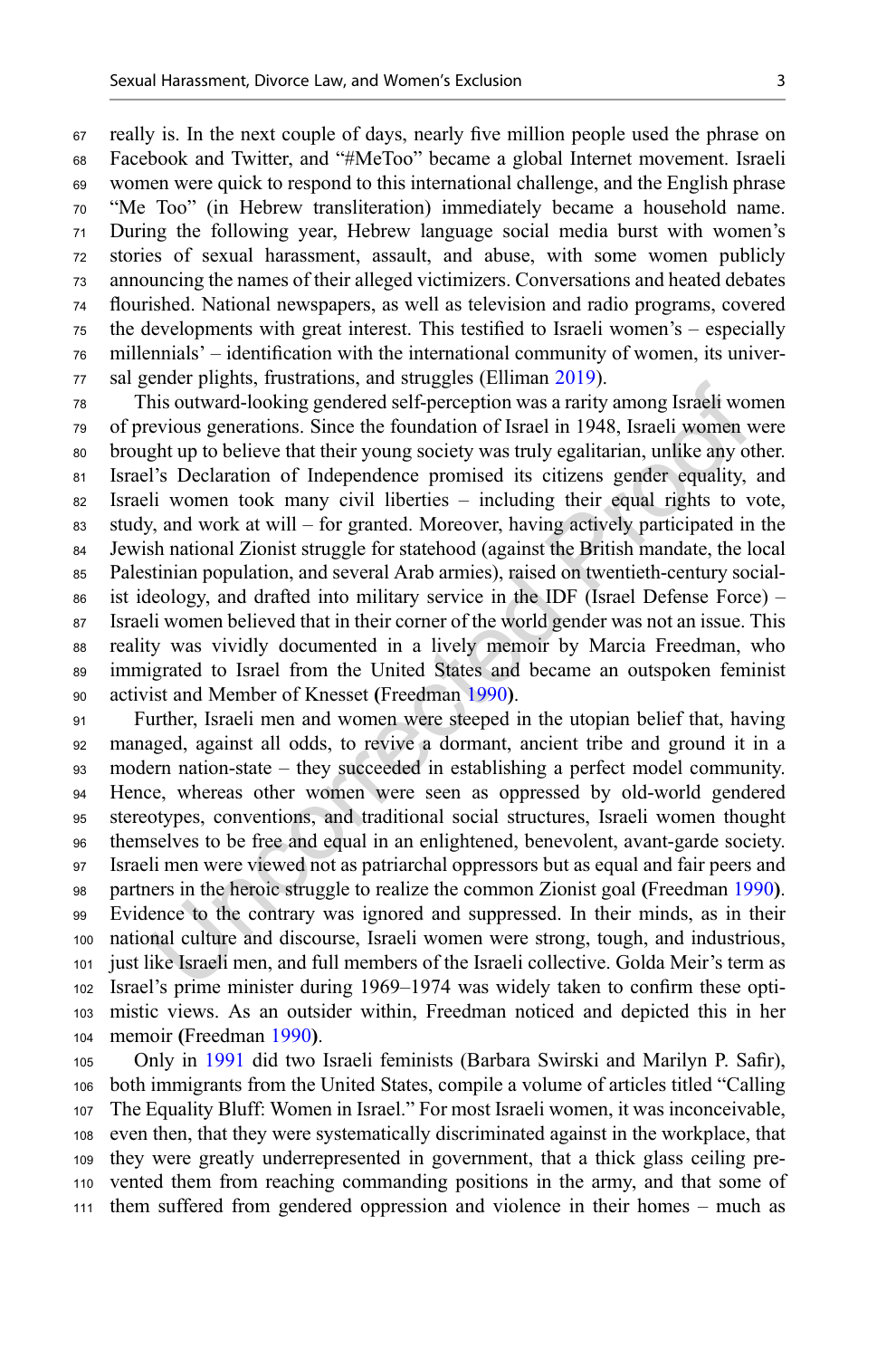women everywhere else in the world (Safran [2006;](#page-16-0) Freedman [1990\)](#page-15-0). Small feminist groups in Israel's major cities (Jerusalem, Haifa, and Tel Aviv) started acknowledg- ing these facts and discussing means of feminist action as early as the 1970s, but they were marginalized and mostly ignored (Safran [2006;](#page-16-0) Freedman [1990](#page-15-0)). It was only in the second half of the 1980s and the 1990s that such feminist realizations reached wider circles.

 Israel's "Women's Network," founded in 1984 by Prof. Alice Shalvi, together with other American-raised Israeli feminists, set out to present mainstream Israeli society with its gender reality and basic feminist insights. To bring about change, the group lobbied for women's representation in the Knesset and municipalities; it litigated equal opportunity cases and suggested legislative amendments (e.g., acknowledgment of married women in their dealings with the tax authority as independent entities, separate from their male spouses) (The Israel Women Network, [n.d.\)](#page-16-0). The 1990s saw the foundation and growth of Israel's Rape Crisis Centers and their national Association. Combining the country's nine centers, the Association gradually took on voicing victims of sexual assault in the Israeli public sphere (The Association of Rape Crisis Centers in Israel, [n.d.\)](#page-16-0).

 In [1992](#page-15-0) the Israeli parliament legislated what is often considered the country's Bill of Rights: Basic Law Human Dignity and Liberty. This propelled both public awareness of and judicial commitment to human rights. The new liberal atmosphere and its rights-oriented discourse legitimized and amplified the budding feminist movement. Feminist concerns were voiced in the media, and universities started offering gender courses and programs. In 1998 the Knesset passed the Law for the Prevention of Sexual Harassment, which was – and still is – unparalleled in its scope (see Sect. [3\)](#page-6-0). This brought about the long-overdue breaking of silence, triggering an explosion of women's testimonies of sexual offense and abuse. Legal complaints were now brought against harassers, including leading politicians, among them a minister of transportation (in 2000), a minister of justice (2006), and Israel's president (2006). Intense media coverage of these high-profile cases made sexual harassment a household name. As a result, norms of conduct in Israel were signif-icantly altered.

 Yet this radical change had no impact on the blunt and explicit discrimination of Israeli women in other realms of their lives. Since its foundation, Israel declined to enact a civil marriage and divorce law, leaving this part of family law in the hands of religious codes. For most Israeli women – Israel's Jewish women – this means that orthodox Jewish Halachic law governs their marital affairs (see Sect. [4\)](#page-8-0). This ancient law views them as their husbands' chattel, giving men the exclusive right to issue 149 divorce (by writing a Gett) while deeming wives to complete dependency on the goodwill of their husbands. Further, in the twenty-first century, as Israel's ultra- orthodox Jewish community is gaining power, women have been gradually excluded from aspects of the public domain (see Sect. [5](#page-11-0)). In ultra-orthodox Jewish neighbor- hoods and cities, women are required to use separate sidewalks, to occupy only the back seats of busses, and to sit separately in communal events. They are barred from running for office in political parties representing this sector of the society. Due to ultra-orthodox pressure, women have been barred from performing in state official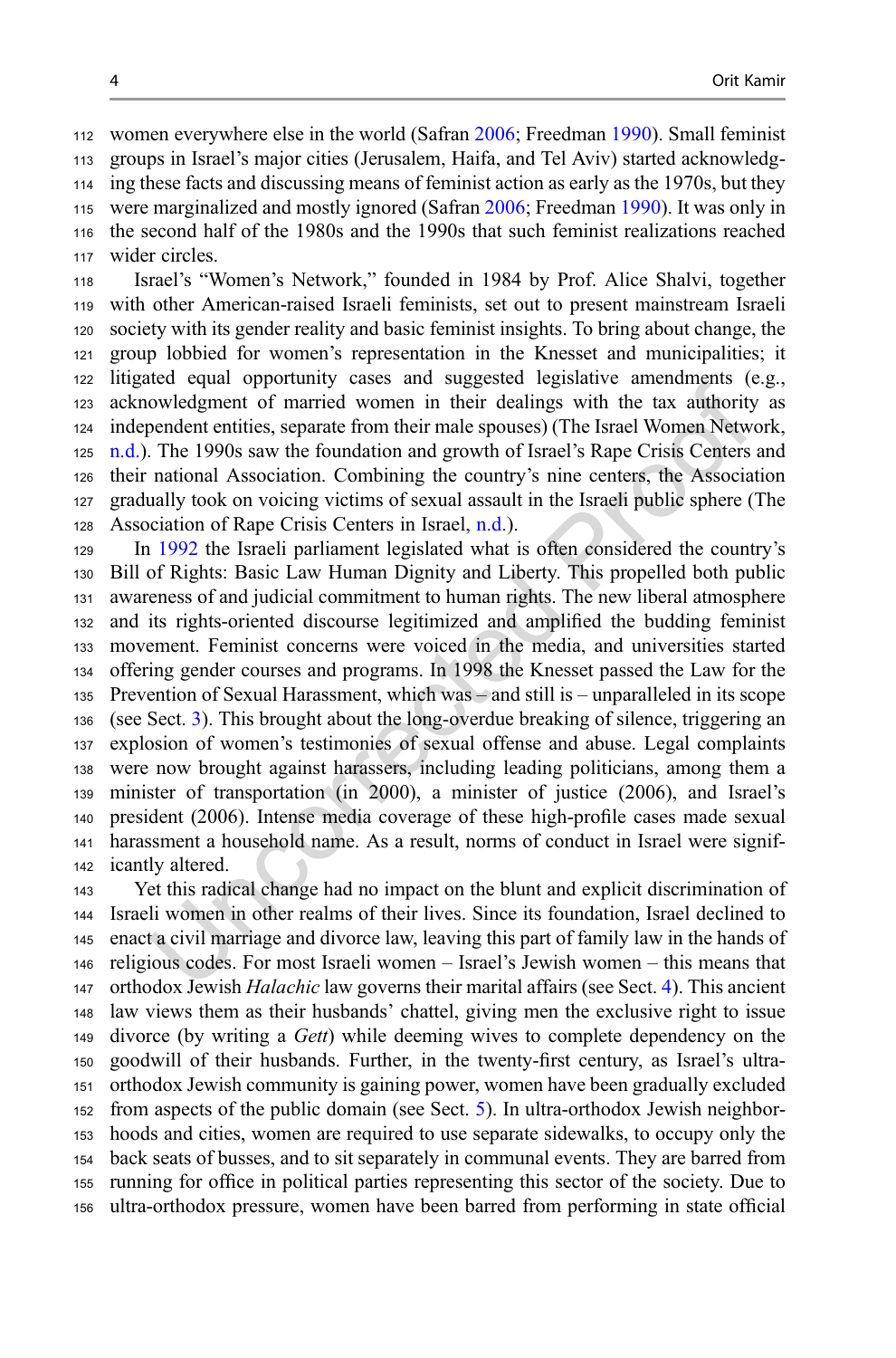ceremonies because in ultra-orthodox Judaism, a woman's voice is not to be heard publicly.

 Unlike their predecessors, Israeli millennials no longer buy into the old, utopian gender equality myth. They grew up surrounded by public and media preoccupation with sexual harassment. On the other hand, family law is rarely discussed critically in Israel's public discourse, and religious, rabbinical weddings and divorces are generally taken for granted. Women's exclusion from the public sphere is widely thought to be an internal issue within the ultra-orthodox community, many liberals defending it in the name of cultural pluralism (Margalit and Halbertal [1994;](#page-15-0) Harel [2004;](#page-15-0) Halperin-Kaddari [2000](#page-15-0)). Young Israeli women are, thus, oblivious of their systematic discrimination regarding marriage and divorce and the severity of women's exclusion in Israel; at the same time, they are acutely conscious of the evils of sexual harassment.

 Concurrently, with the introduction of the Internet and social media in the first decade of the twenty-first century, millennials have been exposed to the global arena and quickly immersed themselves in it. The condition of women worldwide, and especially in the USA, became as vivid and familiar to them as their own social reality, if not more so. As mentioned above in October 2017, Israeli millennial women immediately joined the #MeToo movement, embracing its victim-oriented perspective and discourse and expressing their frustrations with their own experi- ences of sexual harassment. They assumed that their experiences, frustrations, and courses of action were no different from elsewhere and that joining the global Internet movement was their obvious course of action.

 Steeped in the ethos of equality, earlier generations of Israeli women were mostly blind to the similarity between their own gender-based discrimination and that of other women around the world. In an interesting twist, Israeli millennial women are blind to the differences between their authentic social condition and that of their sisters in the global social networks. In reality, Israeli women are not helpless in the faces of their harassers, as are many women worldwide: the Israeli Law for the Prevention of Sexual Harassment offers victims of harassment in Israel several legal routes to sue their victimizers to pursue justice, compensation, and even criminal penalties. At the same time, Israeli women are systematically and bluntly discrim- inated against in marriage and divorce law and through gender exclusion in the public sphere.

 Through the Internet and social media, exposure to women's realities, particularly in the USA, blurs the perspective of Israeli women regarding their condition and their feminist causes. Had millennials been more aware of these differences, they might have devoted less energy expressing their frustration with sexual harassment and invested it in a feminist struggle against Israel's discriminatory marriage and divorce law and the deepening exclusion of women from the public sphere.

 The following sections offer more detail on Israel's sexual harassment law, its marriage and divorce law, and the exclusion of women from the public sphere.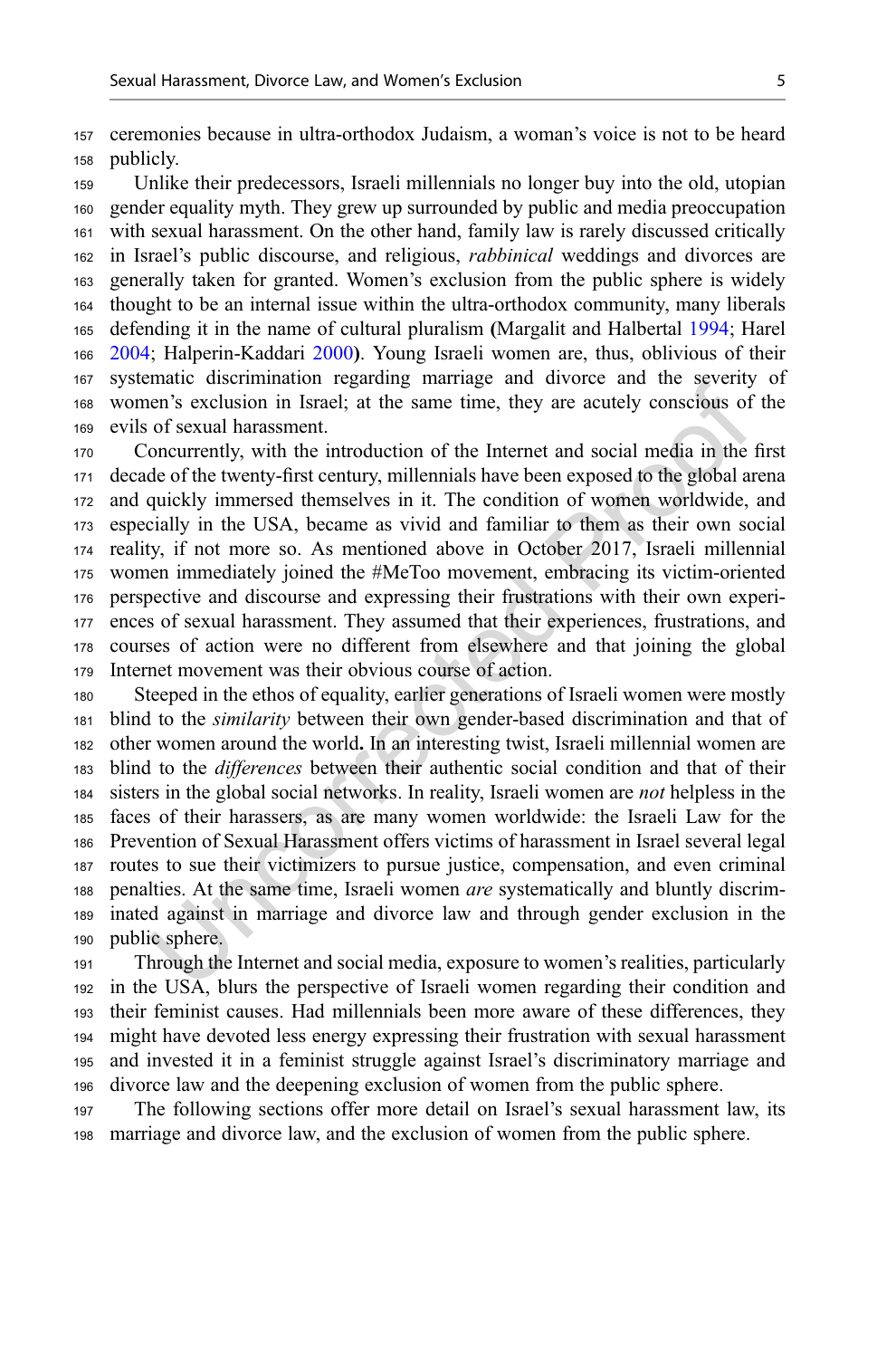#### <span id="page-6-0"></span>3 Israel's Law for the Prevention of Sexual Harassment

 In 1998 the Israeli Knesset enacted a law aimed to prevent sexual harassment and discipline harassers (Prevention of Sexual Harassment Law). The law's preamble declares that sexual harassment is prohibited to guarantee every person's human dignity, (sexual) liberty, and privacy; the preamble states that the prohibition of sexual harassment is also intended to promote equality between the sexes. The preamble links the law directly to Israel's Basic Law of Human Dignity and Liberty, asserting explicitly that sexual harassment is banned because it offends dignity- based human rights. In light of this rationale, sexual harassment is prohibited not merely in the workplace but everywhere. It applies to any interaction that occurs in any context between two (or more) individuals, disregarding the circumstances or the relationship between them. Any human interaction may give rise to sexual harassment that threatens human dignity; the law, therefore, applies to them all. Aiming to protect human dignity, the law applies to men and women alike; it prohibits sexual harassment of any individual, whether committed by men, women, or others. The scope of the Israeli law is, therefore, universal.

 The law does not merely prohibit sexual harassment but specifies six types of conduct that are now considered wrongful sexual harassment and are hence pro- hibited. This is meant to instruct Israelis on which of their actions may be legally deemed wrongful harassment and offer them a clear warning. Since, for some Israelis, the new law may have constituted a dramatic normative change, the new norms were expressed explicitly. Further, by defining specific types of conduct as wrongful and unlawful, the legislation aimed to make the new statutory norms unanimously familiar and clear to the general public and law enforcement authorities.

 The types of conduct listed in the law as constituting wrongful sexual harassment are these:

1. Sexual blackmail enforced by threats (as defined by Israel's Penal Code)

 2. Any bodily contact or gesture that is meant to sexually arouse, satisfy, or humiliate, and whose recipient did not consent to (as defined by Israel's Penal Code under the title "indecent conduct")

 3. Repeated sexual propositions made to a person who has already shown the harasser that s/he is not interested in such propositions; If such repeated propo- sitions are made through the exploitation of authority, they may be considered sexual harassment even if the recipient did not show his/her disinterest.

 4. Repeated references to a person's sexuality, when the recipient has already shown the harasser that s/he is not interested in such propositions; If such repeated references are made through the exploitation of authority (in education, in the workplace, and elsewhere), they may be considered sexual harassment even if the recipient did not show his/her disinterest.

 5. A degrading or humiliating reference directed at a person's concerning sex/gender or sexuality, including sexual orientation.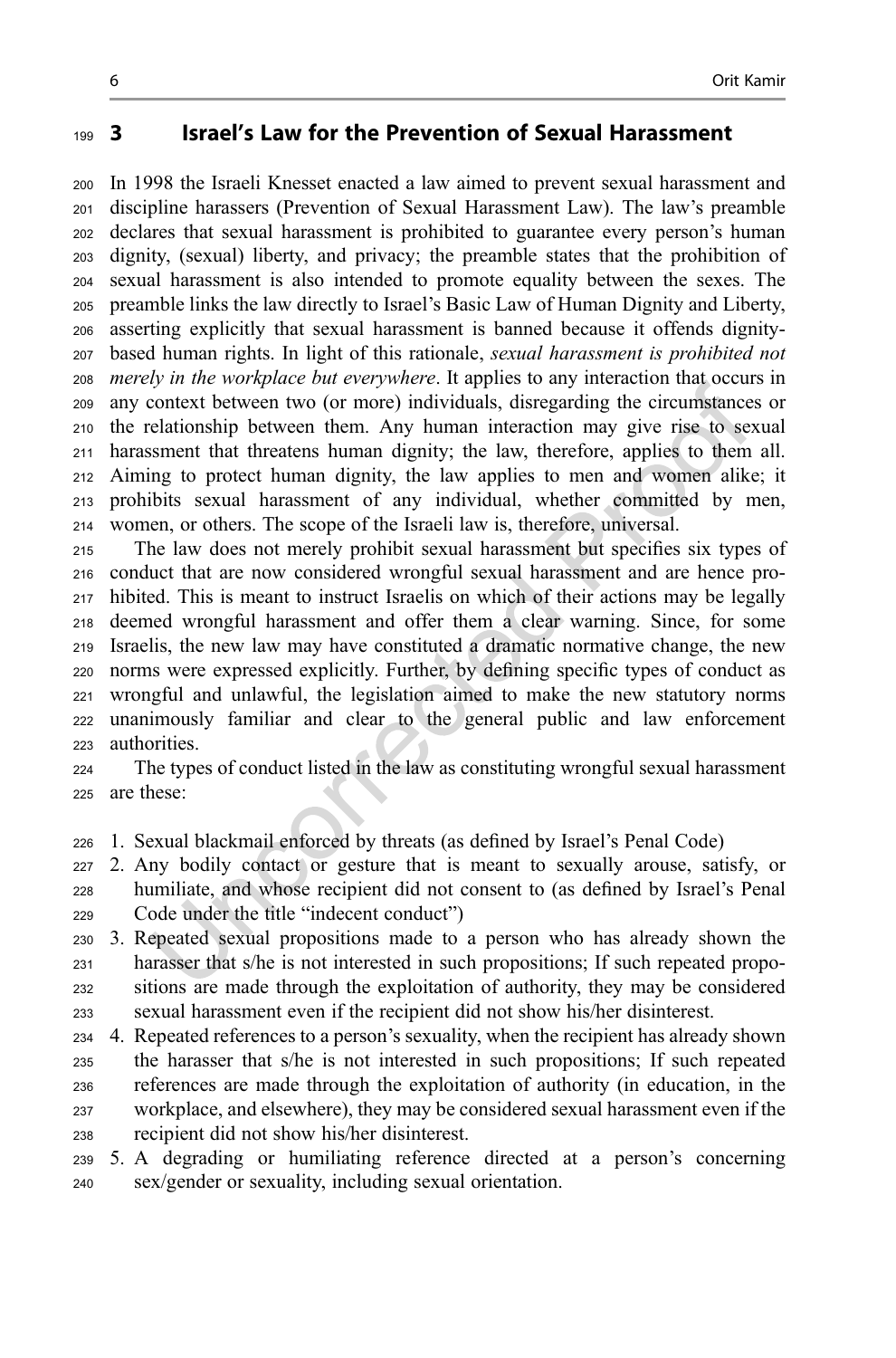6. Distributing a visual image of a person that may be sexually degrading to that person, without his/her free, willful consent of.

 The first two types of conduct on this list had already been prohibited by Israel's Penal Code long before the legislation against sexual harassment was enacted in 1998. The new law reframed these legal prohibitions, clarifying that sexual black- mail and "indecent" contact or exposure are now considered wrongful because they are understood to be sexually harassing. The new rationale replaces traditional, moralistic notions of "decency" to protect human dignity and gender equality.

 The prohibition of sexual degradation refers to blunt, offensive insults directed at a person's sex, gender, sexuality, or sexual orientation. Such an insult is likely to disempower and silence its target through sexual shame. It is particularly effective and harmful when publicly associating a person with what is considered to be sexually "deviant," such as insatiable sexual appetite in a woman or homosexuality in a man.

 The most transformative prohibitions enacted in 1998 are those referring to repetitive sexual propositions and references. When welcome, such comments may be not merely acceptable but highly desirable. The legislation points out that when made repeatedly after the recipient has already indicated a lack of interest in them, they cease to be acceptable and become sexual harassment. Further, in the context of power relations, such comments may constitute wrongful harassment even if the recipient showed no sign of dismay. The law assumes that a weaker party may not dare to show disapproval, in fear of reprehension and retaliation. Thus, the more powerful party must bear the responsibility for repeated sexual suggestions made toward someone in a less powerful position. Finally, the sixth type of conduct was added when smartphones became a vehicle for adolescents and others to take each other's photos in compromising sexual positions and then share the images without permission. The law defines the shaming sharing of such "revenge porn" as wrong-ful, prohibited sexual harassment.

 In addition to the six prohibited types of conduct, the law prohibits what it calls "vindictive treatment," explaining that "Vindictive treatment is any harmful act the source of which is sexual harassment or a complaint or court action filed in relation to sexual harassment" (Art. 3(A)). Simply put, the law prohibits any type of retaliation against anyone involved in sexual harassment or complaint of sexual harassment.

 Aiming to encourage women (and other victims of sexual harassment) to respond through legal action, the Law to Prevent Sexual Harassment defines both sexual 277 harassment and any retaliation ensuing from it as civil wrong *and also* as a criminal offense. Accordingly, anyone said to have committed sexual harassment or related retaliation in any sphere of life may be sued for damages and/or accused criminally. Work-related sexual harassment and retaliation are further defined as breaching employment law. Reported to an employer, such harmful conduct must be promptly reviewed by a disciplinary panel, and the complainant must be offered effective protection and relief. If such disciplinary proceedings are not satisfactory to the complainant, s/he may sue the harasser–as well as the employer. Whereas civil action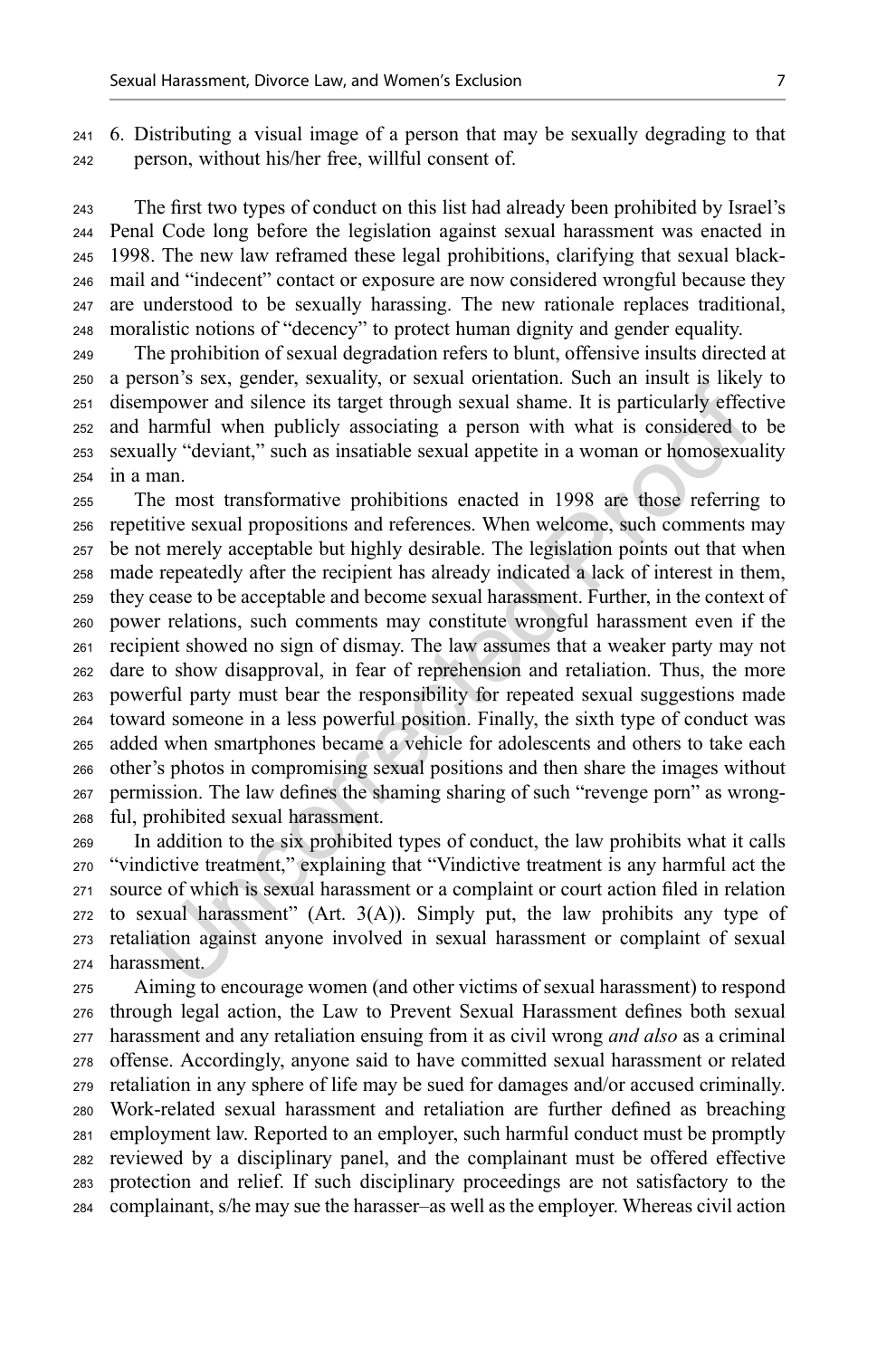<span id="page-8-0"></span> can be pursued in civil courts, and criminal charges may be brought by the police before a criminal court, employment-related legal action belongs in Israel's labor courts, which are allowed to consider equity and law and are traditionally sympa-thetic to employees.

 This wide range of legal options created by the law is meant to empower women (as well as other victims of sexual harassment and related retaliation) by allowing them to choose whether to confront the offense they experienced through tort law, a criminal proceeding, or – if the harassment occurred in the workplace – disciplinary means and/or employment law and the labor courts. Whereas traditional, patriarchal social norms worldwide deter women from admitting to sexual victimization, the variety of options offered a complainant by Israel's Law for the Prevention of Sexual Harassment is meant to empower women and encourage each one to frame her injury as well as her legal response. An additional innovation the law introduced into Israel's legal system was punitive damages. The law determines that sexual harass- ment and related retaliation are categorically harmful and offensive to human dignity. It, thus, warrants the payment of compensation whether or not a victim can show monetary damages (such as loss of salary or medical expenses).

 Since its legislation over 20 years ago, the Law for the Prevention of Sexual Harassment has revolutionized Israeli norms regarding unwarranted sexual advances. It has helped chip away at the Israeli macho mentality and enhanced the human rights discourse and feminist ideology, and jurisprudence. Since its enact- ment, several leading politicians and many public figures have been accused of sexual harassment; media coverage of their investigations and legal proceedings served to educate the wide public regarding the seriousness of sexual harassment. Throughout the country, countless complaints have been filed in workplaces, uni-versities, and courts. Many harassers have been reprimanded Kamir [2014](#page-15-0)).

 Young Israeli women who were raised since 1998 take the new social norms regarding sexual harassment for granted. Many do not know that the Israeli legal ban on sexual harassment is relatively new and that it is far more comprehensive than in other parts of the world. Attuned to international (mostly American) social media, they assume similarity between their condition and that of women elsewhere. As a result, they join in hashtag social movements such as #MeToo, instead of directing their attention and energy toward criticism and improvement of points that need correction in the existing legal situation.

#### 4 Israel's Marriage and Divorce Law

 Israel has never enacted a civil law of marriage and divorce, leaving these central social institutions exclusively in the hands of religious courts that administrate them based solely on religious laws. This ancient arrangement constituted in the days of the Ottoman rule, assigns separate religious laws and courts to different Israelis, based on their religious affiliation (a citizen cannot marry or divorce in Israel if they are unaffiliated to a recognized religion; members of different religious groups cannot marry or divorce). For Jews, which compose most of Israel's citizenry, the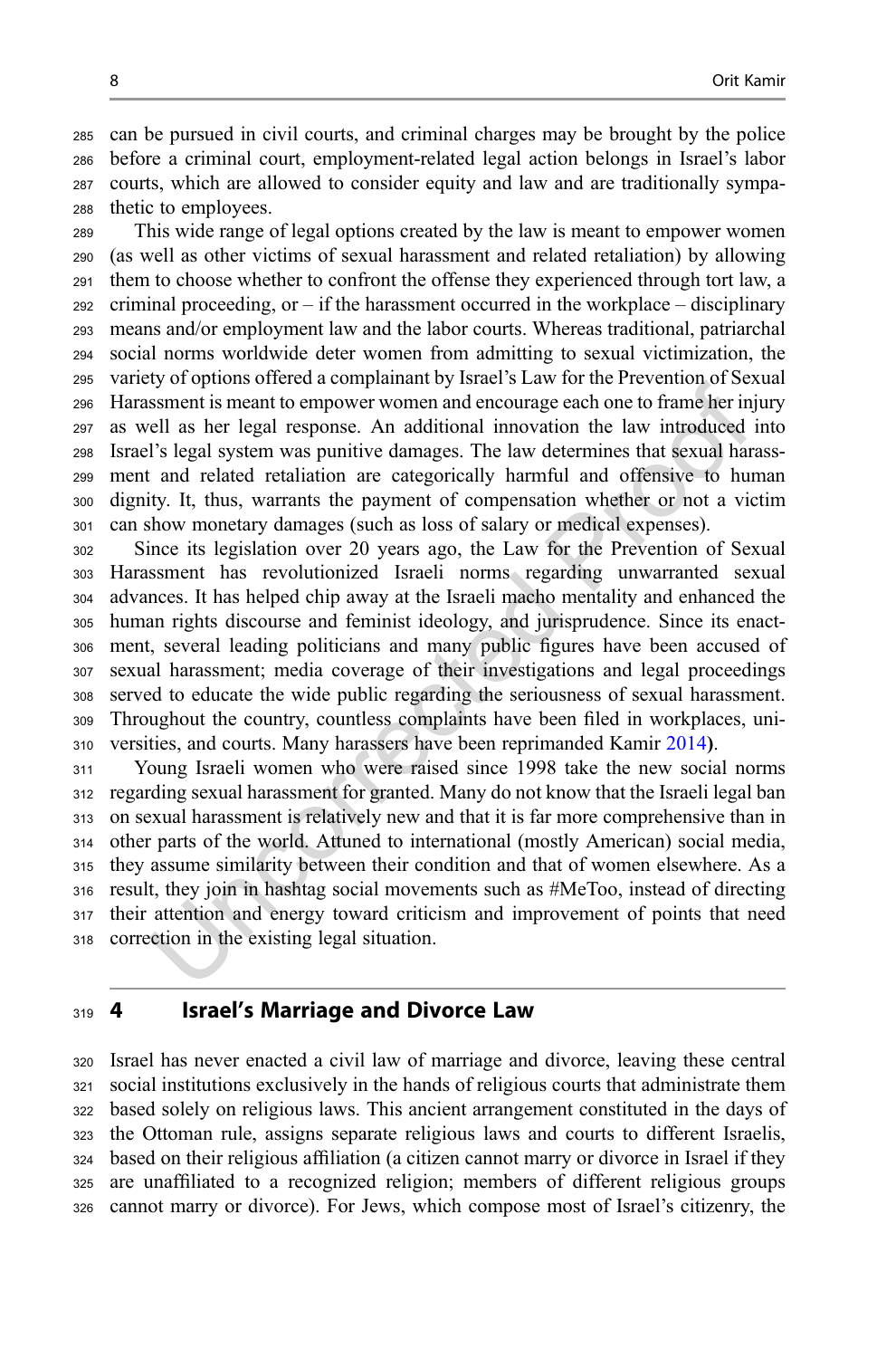religious laws governing marriage and divorce are ancient halachic laws, as interpreted by the conservative ultra-orthodox rabbis that sit as judges in the rabbinical courts.

 Professor Ruth Halperin-Kaddari, an expert on family law in rabbinical courts, has described the law on this point in her book Women in Israel: A State of Their *Own* (2004). She begins by clarifying that "Jewish law, perhaps more than any other religious legal system, is pluralistic. It is therefore misleading to present Jewish law as a monolithic normative system or claim a certain representation of Jewish law on a particular issue as an ultimate portrayal of the Jewish law on that issue" (Halperin- Kaddari [2004](#page-15-0), 235). What is enforced in Israel, through rabbinical courts, as Jewish law, is merely one very conservative interpretation. Under this version of Jewish law, "marriage is, in fact, a unilateral act on the part of the man who betroths the woman, in a legal transaction that corresponds to acquisition. The status of men and women during the marriage is far from equal. As a traditional patriarchal system, Jewish law strongly adheres to strict gender roles in the family" (Halperin-Kaddari [2004,](#page-15-0) 236). Halperin-Kaddari points out that this conservative version of Jewish law treats men's and women's sexual conduct differently:

 While a married man's sexual relationship with a woman other than his wife hardly carries any legal consequence, except for the very rare possibility of considering this to be a ground for divorce, a married woman's sexual relations with a man other than her husband carry extremely harsh consequences: she is to be immediately divorced while losing her monetary rights otherwise acquired according to the Jewish law. She is prohibited from later marrying either her former husband or the man with whom she had 'committed adultery,' and any 350 child that results from the adulterous relationships is considered a 'bastard'(mamzer) who is 351 precluded from marrying within the Jewish community, except for a convert of a *mamzer*  like him/herself. These grave and unequal consequences of women's extramarital relations profoundly implicate women's position within the divorce process, which is the main form of discrimination against women under Jewish law. (Halperin-Kaddari [2004,](#page-15-0) 236)

 Halperin-Kaddari emphasizes that "[w]hat distinguishes Jewish marriage and divorce rules from other legal and religious systems is that both marriage and divorce are autonomous, voluntary acts of two individuals, not legal actions constructed by the external judicial or religious organ (ibid.)". This means that marriage and divorce can only be performed by the parties themselves, of their free will, and more specifically by the man, of his free will, since the woman's will may be substituted (for a legal presumption or a rabbinical decision). The rabbinical courts' function is thus not "constitutive," but merely "declaratory"; they declare that the man has freely and mindfully "purchased" a woman for a wife, or that he freely and mindfully divorced her, that is, relinquished his rights over her and set her free. "Where there is no consent [on the part of the husband, O.K.], no divorce can be processed, since contemporary rabbinical courts perceive themselves incompetent to annul marriages, although Jewish law does provide for this mechanism under certain circumstances" (Halperin-Kaddari [2004](#page-15-0), 237).

 One would think that if a woman fails to obtain a gett (religious divorce), she could separate from her husband de facto and start a new family. But halachically,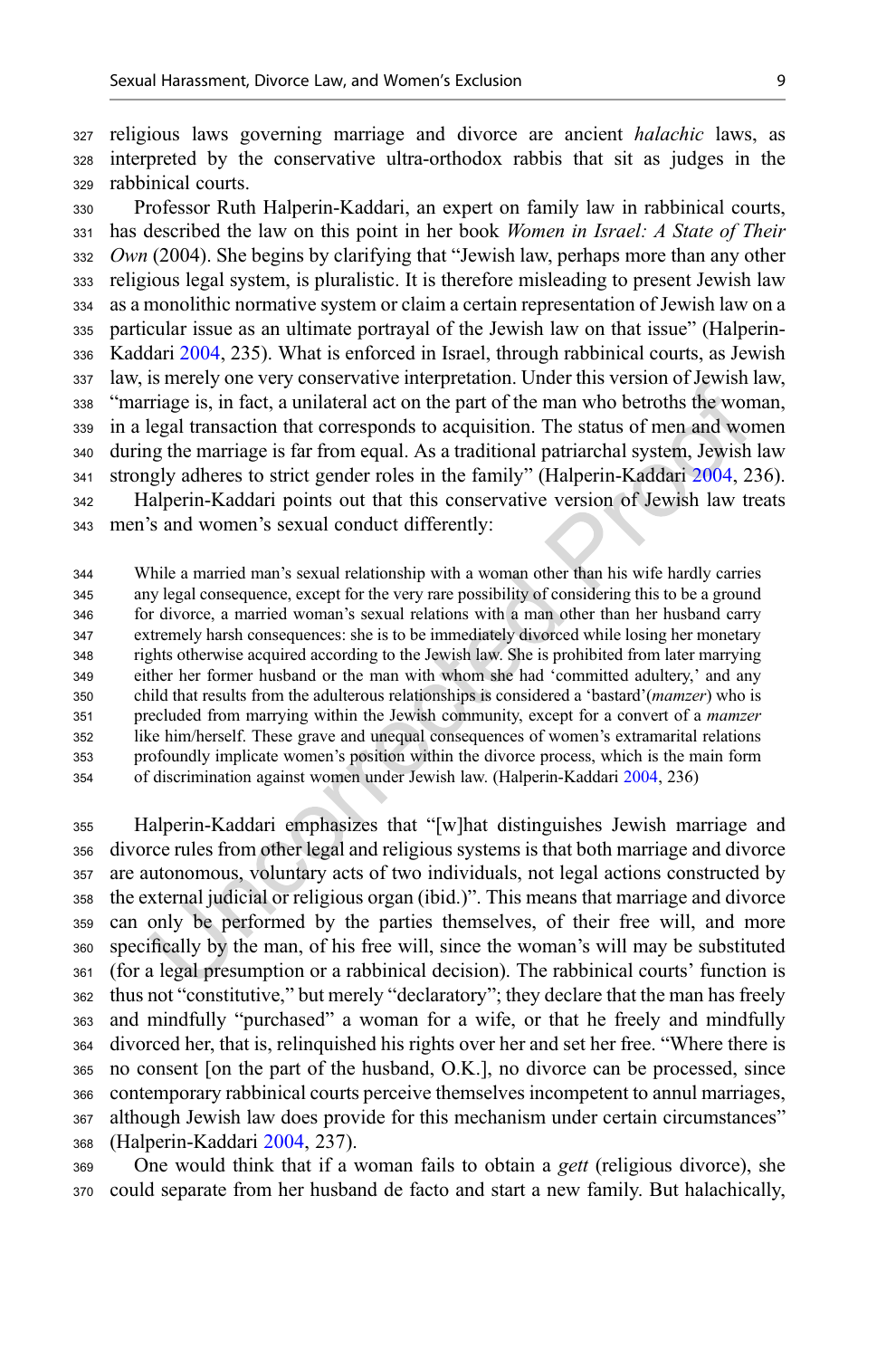and therefore legally in Israel, in such a case, she remains married, that is, she continues to belong to her husband, and her new relationship is considered adulter- ous. This implies the loss of all her monitory rights and imposition of the mamzer (bastard) status on her children, which means that they are barred from marrying in Israel. Thus, an Israeli Jewish woman who wishes to maintain her monitory rights and be free to remarry must attain a gett. She must convince the rabbinical court to use its power to influence the husband to release her.

 Rabbinical courts may use several terms of ordering divorce, from the very lenient recom- mendation to divorce to the harshest term permitting coercion under very rare circumstances. Each term permits varying degrees of sanctions against the recalcitrant party, and the highest category of coercion permits the incarceration of the recalcitrant husband. However, divorce claims against women are easily accepted by rabbinical courts, and women are ordered to accept the gett. Similar claims against men, under similar circumstances, rarely produce an 384 order to grant the gett. Contemporary rabbinical courts tend to refrain from compelling a man to divorce. (Halperin-Kaddari [2004](#page-15-0), 237)

 Even a husband's physical violence against his wife is not usually viewed as justifying coercion of the husband to give a gett; in such cases, religious judges (dayanim) typically merely recommend that the husband set his wife free. And since this is common practice and common knowledge:

 This leads the way for a common course of negotiation, which generally results in the woman buying her way out of the marriage by paying whatever the husband demands in terms of property rights, child support and so on. Women who refuse to pay for their freedom to remarry have no recourse in the Israeli legal system. They are agunot, women who are 'chained' or 'anchored' to their husbands, with no relief available in the religious civil system...Thus, the power imbalance is not remedied by the judicial system. (Halperin-Kaddari [2004](#page-15-0), 238)

 This is also the fate of a childless widow (a woman whose husband died without leaving offspring). She is considered married to the dead husband's brother and can only be free to remarry if and when the brother agrees to divorce her. "In these circumstances, the widow's freedom to remarry depends on the deceased's brother's 401 cooperation, and there are cases of money being demanded in exchange for halitza [a religious ritual in which the deceased husband's brother sets the widow free]... According to data supplied by the Administration of the Rabbinical Courts, there were 20 such cases of women in need of halitza on average a year during the 1990s" (Halperin-Kaddari, 238).

 Western women are typically shocked to learn of Israel's marriage and divorce laws. The thought that a woman in Israel is incapable of ending a marriage, even if it is hurtful and violent, is inconceivable. Interestingly, an Israeli woman is likely to be aware of this situation, certainly once she has witnessed a relative or a friend cope with a reluctant husband. Nevertheless, most women do not try to prevent their daughters' rabbinical marriages, accepting the potential danger as an inevitable hazard. Young women are often more concerned about the wedding party than about the power structure that is so clearly tilted against them.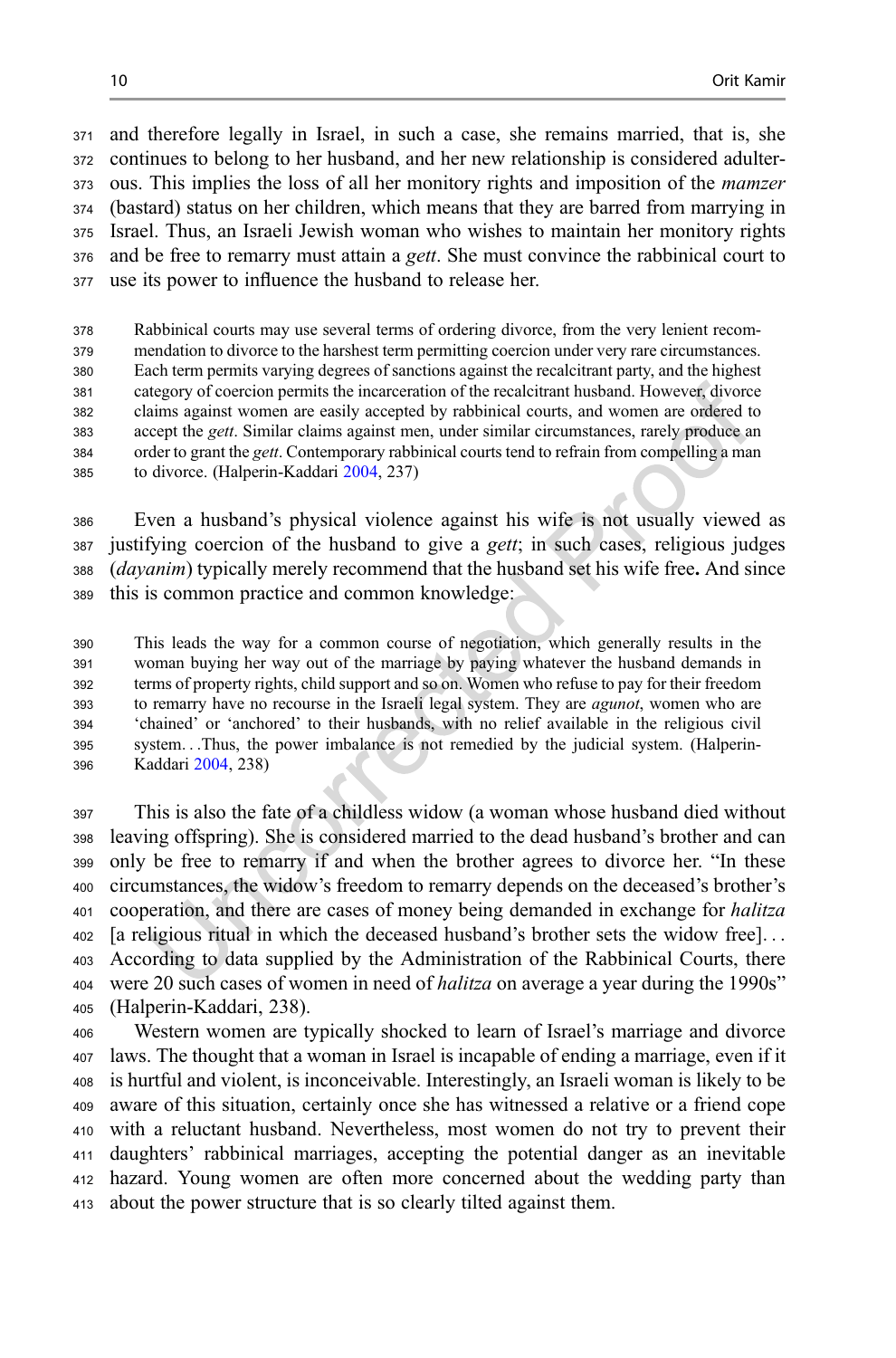#### <span id="page-11-0"></span>5 Gender Segregation and Exclusion of Women

 In 1997, as Israel's Law for the Prevention of Sexual Harassment was being drafted, a new trend emerged among ultra-orthodox Jewish circles in Israel: gender segre- gation in the public sphere, meant to provide men with areas "pure" of women. In the ultra-orthodox Jewish communities, as, indeed, elsewhere in Israel, gender segrega- tion has always existed in religious contexts, such as orthodox synagogues. This type of segregation is not egalitarian; men occupy the main halls, performing all the sacred rituals, whereas women are relegated to back rooms or upstairs balconies, 422 where they must not be seen or heard by the men. In orthodox institutions of Torah studies, called Yeshivas, women have always been completely excluded; the Yeshivas are exclusively for men. All religious positions within orthodox Judaism in Israel (such as rabbis, religious judges, and undertakers) require Yeshiva educa- tion and are held exclusively by men, even though they are public positions funded by the state. Women may not even apply for them. Yet all this is perceived as the private sphere of religion and is typically distinguished categorically from the public sphere, including streets, public transportation, politics, the IDF, national media, cemeteries, HMO clinics, and official state ceremonies. Since 1997, extreme circles within the ultra-orthodox community started demanding the segregation of women in this public sphere.

 The point of contention that received most public attention and visibility was women's segregation in public transportation. Starting in 1997, national bus com- panies, regulated and subsidized by the state, agreed to permit gender segregation in lines that go through ultra-orthodox neighborhoods and cater mostly to members of the ultra-orthodox community. In line with the demands of extreme circles, women using these lines were requested to enter buses through back doors and occupy the back seats. The front doors and seats were reserved exclusively for men. Women passengers who were unaware of this arrangement, or unknowingly boarded a segregated bus, or refused to cooperate with the discriminatory arrangement, often met with verbal and physical abuse, and even with passengers' violence (all the information regarding segregation and exclusion of women can be found in IRAC's publications in English, such as Erez-Likhovski and Shapira-Rosenberg  $445 \quad 2013 - 2014$ ).

 The Israel Religious Action Center (IRAC), operated by the Reform Jewish movement in Israel, is the most active organization in the struggle against women's segregation and exclusion. Since 2001, it has been monitoring the demands to introduce gender-based segregation in the public sphere. In annual publications, starting in 2010, the IRAC presented a growing list of locations and services that embraced segregation or full exclusion of women (Erez-Likhovski and Shapira- Rosenberg 2013–[2014](#page-15-0)). These included buses (in which women were relegated to the back), flights (on which women were asked to change seats when ultra-orthodox men refused to sit near them), cemeteries (in which women were segregated and silenced when attending their relatives' funerals), HMO clinics (in which women were assigned to separate entrances and waiting halls), institutions of higher educa-tion (where ultra-orthodox women were segregated in gendered classes), libraries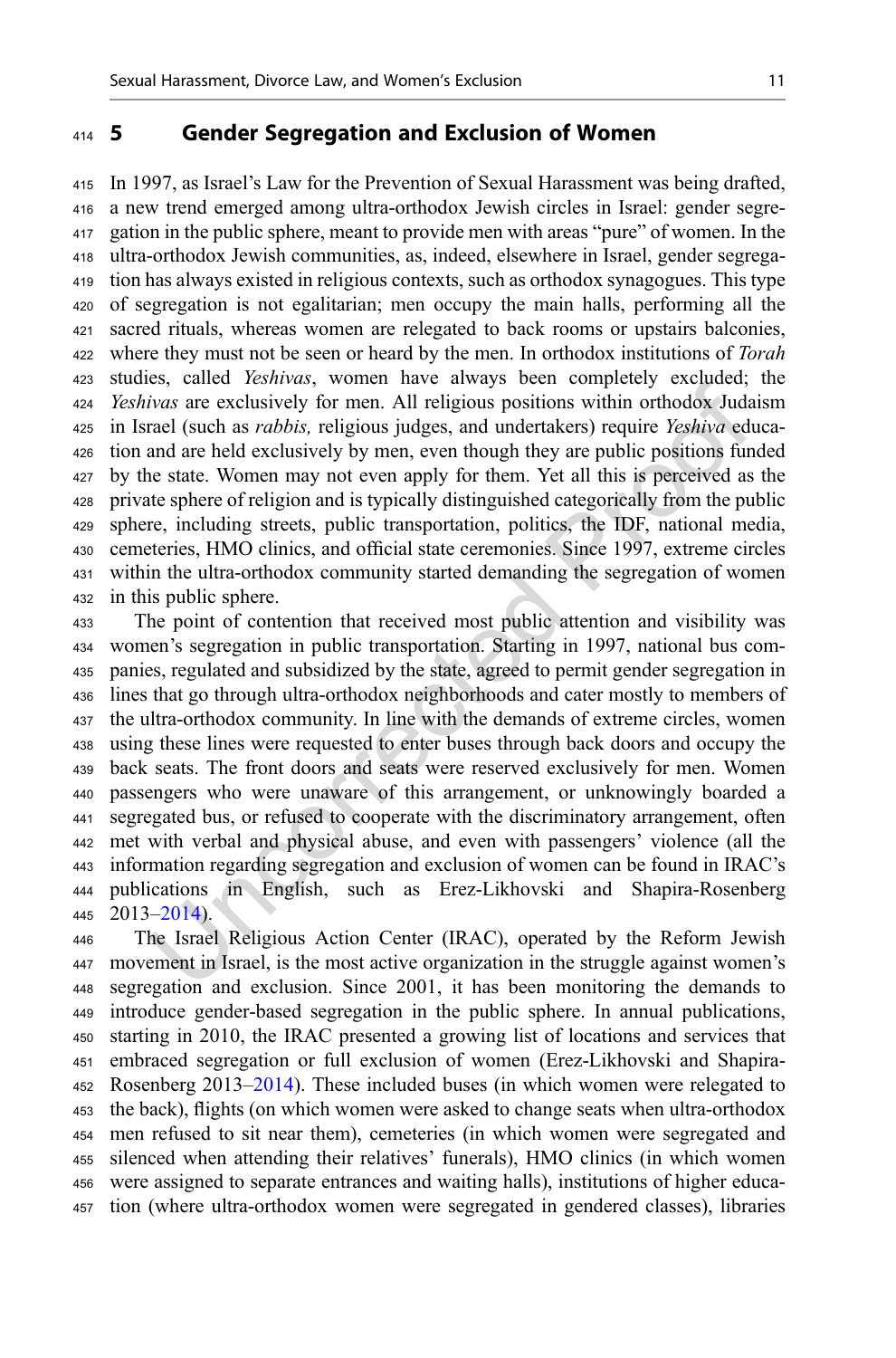(where different hours were set for men and women), sports (where kids' mixed basketball teams were not allowed to let girls participate when rival teams objected to female presence), streets, especially near synagogues (where signs were put up, instructing women not to pass, not to linger, or to dress modestly), events and conferences organized by public bodies (to which women were not invited), and Kol Barama public radio station (where women's voices were never aired). Organi- zations such as National Security and the Post Office were requested to offer segregated services, and private enterprises (such as pizza parlors and wedding halls) were asked to separate men's and women's seating areas (Erez-Likhovski and Shapira-Rosenberg 2013–[2014](#page-15-0)).

 The IRAC did more than publicize segregated services and locations; it demanded that authorities, such as ministries and municipalities, enforce laws prohibiting gender discrimination, and when they failed to do so – it petitioned the courts. Two court decisions in cases of segregation and exclusion were particularly influential. In 2011 Israel's Supreme Court accepted the IRAC's appeal against the Ministry of Transport and announced that forced segregation was strictly illegal and had to stop (Ragen v. Ministry of Transport; Mehadrin Bus Lines). In 2018 the court 475 declared that radio station Kol Barama that did not air women's voices was wrong- fully discriminating against them and had to change its policy and pay damages to its listeners (Radio Kol BaRamah v. Kolech – Religious Women's Forum; NIF: Reli-gious Freedom).

 But these legal decisions, together with many others, did not fully change the reality of gender segregation. So, for example, on some busses, ultra-orthodox women "voluntarily" occupy the back seats, hence respecting the court's decision, yet enabling the continued segregation. Further, the court's attempts not to intervene in the ultra-orthodox Jewish community's way of life often leave loopholes in its decisions. For example, in 2021, the court ruled that it was wrongfully discrimina- tory to prevent female professors from teaching in male-only classes exclusively to ultra-orthodox students (Price-Gibson [2021](#page-15-0)). At the same time, the court did not prohibit the segregation of ultra-orthodox male and female students in higher education institutions. The existence of segregated classes, now officially endorsed by the court, is sure to breed more segregation and exclusion of women.

 Gender segregation goes almost unnoticed in Israel and is mostly accepted even within liberal circles. One reason is that Israelis are accustomed to women's segre- gation in state-sponsored orthodox synagogues and yeshivas and their exclusion from state-funded religious offices (such as rabbis). These familiar realities make segregation and exclusion seem natural, normal, and nonproblematic. Another reason is that much of the time, gender segregation is demanded and enforced mostly within ultra-orthodox circles. Most of the public using the services of segregated buses and excluding radio stations is ultra-orthodox. Other Israelis tend to view segregation and exclusion that take place within the ultra-orthodox commu- nity as an internal affair and as an issue of community autonomy, protected by the tenet of cultural pluralism. Ultra-orthodox women are widely believed to freely consent to their segregation and exclusion; they are rarely viewed as an oppressed minority within the ultra-orthodox minority.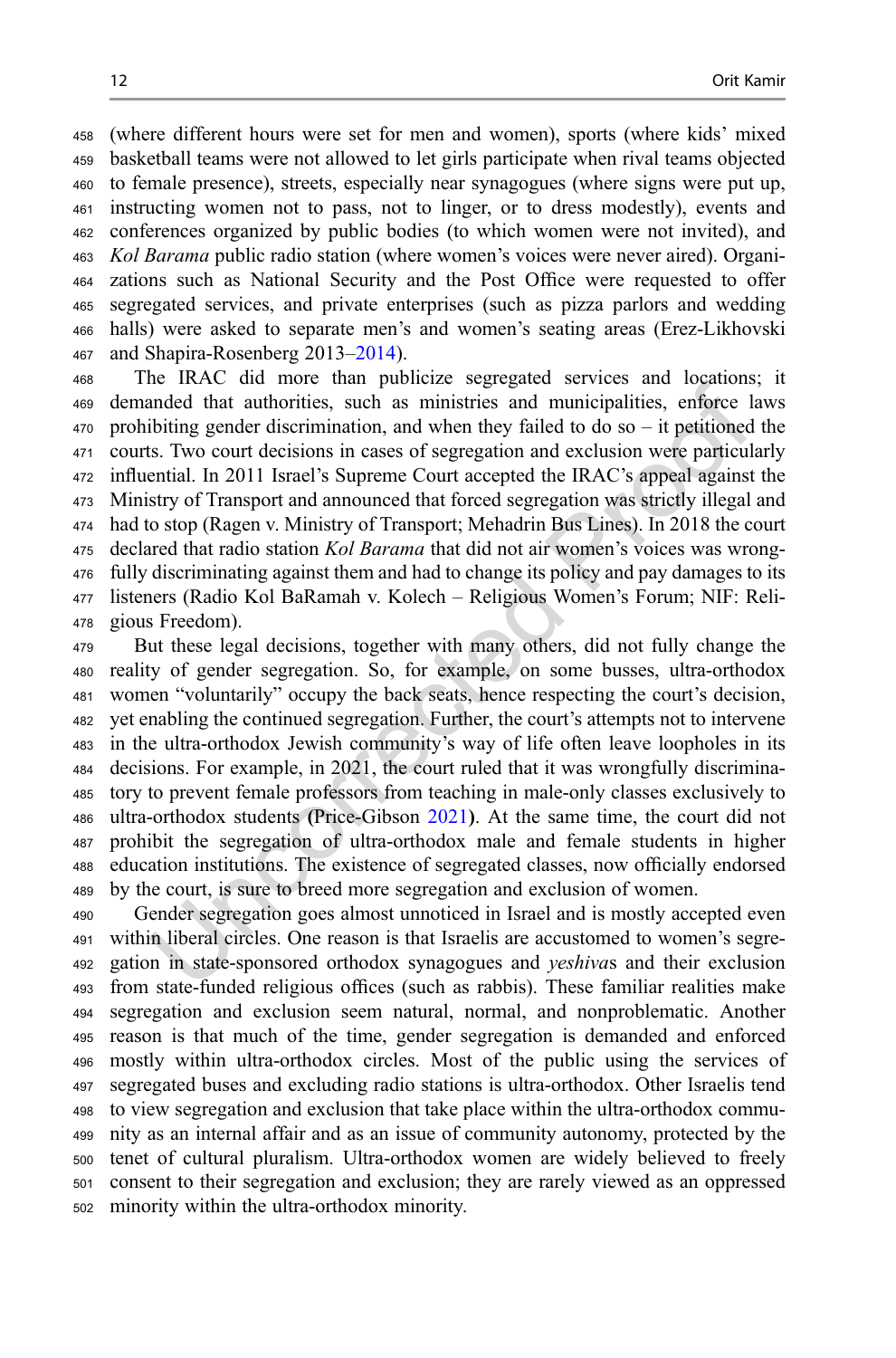<span id="page-13-0"></span> Israelis tend to respond with outrage when the extreme ultra-orthodox demands lead to women's segregation in or exclusion from official ceremonies (such as Independence day celebrations) or in the IDF (where women soldiers are sometimes prevented from swimming in bathing suits, from singing or from instructing reli- gious male soldiers) (Kubovich [2021\)](#page-15-0). However, Israelis are mostly blind to other types of gender segregation and exclusion. As it is not a major feminist issue in Western countries and does not receive much feminist attention in American social media, segregation and exclusion seem to remain under the radar for many Israeli women who respond vehemently to sexual harassment.

#### 6 Conclusion

 The Israeli Declaration of Independence constituted gender equality, and the Basic Law: Human Dignity and Liberty reassured human rights to all Israelis, men and women alike. This seems to have reflected and refracted Israeli women's self- perception as fully equal citizens. In the early days of statehood, they proudly posed toiling the land and carrying weapons; they celebrated their right to participate in agricultural work and military service and society building. In the early 1970s, they took pride in Golda Meir's prime ministry. Yet, for decades, men and women alike were quick to state that Israeli women had no use for feminism since women in Israel always enjoyed full equality, power, and standing.

 Yet, the reality was that the women posing with weapons and work tools were almost unanimously denied participation in combat or agricultural work. As they posed full equality, they suffered all the ills of patriarchal discrimination that women have always suffered everywhere worldwide. Golda Meir was the exception and not the rule and for decades, she was the only minister in Israel's governments.

 Since the 1990s, prompted by American feminist immigrants, the Israeli society gradually learned that women in Israel are and have always been discriminated against, harassed, battered, raped, and murdered as in any other part of the world. In addition, Israeli women slowly came to terms with the realization that Israeli men do sometimes harass, batter, rape, and kill their wives, daughters, and peers just like other men everywhere else.

 The 1998 Law for the Prevention of Sexual Harassment enabled Israeli women to express their frustration with the prevailing sexism they were now able and willing to see and admit. After a decade of intense dealing with sexual harassment, in 2007, they demanded – and brought about – the investigation of Israeli President Moshe Katzav for repetitive sexual harassment and rape, which eventually led to his resignation, prosecution, conviction, and incarceration.

 The prevalent discussion of sexual harassment and sexism, which developed in the shadow of the law, enabled Israeli women to realize and face their gender discrimination and embrace feminism. In turn, this new feminist awareness raised women's sensitivity to sexual harassment. As a result, in the twenty-first century, Israeli women, and particularly young ones, frequently voice exasperation regarding unwelcome sexual comments and gestures. Not fully aware of the unique remedies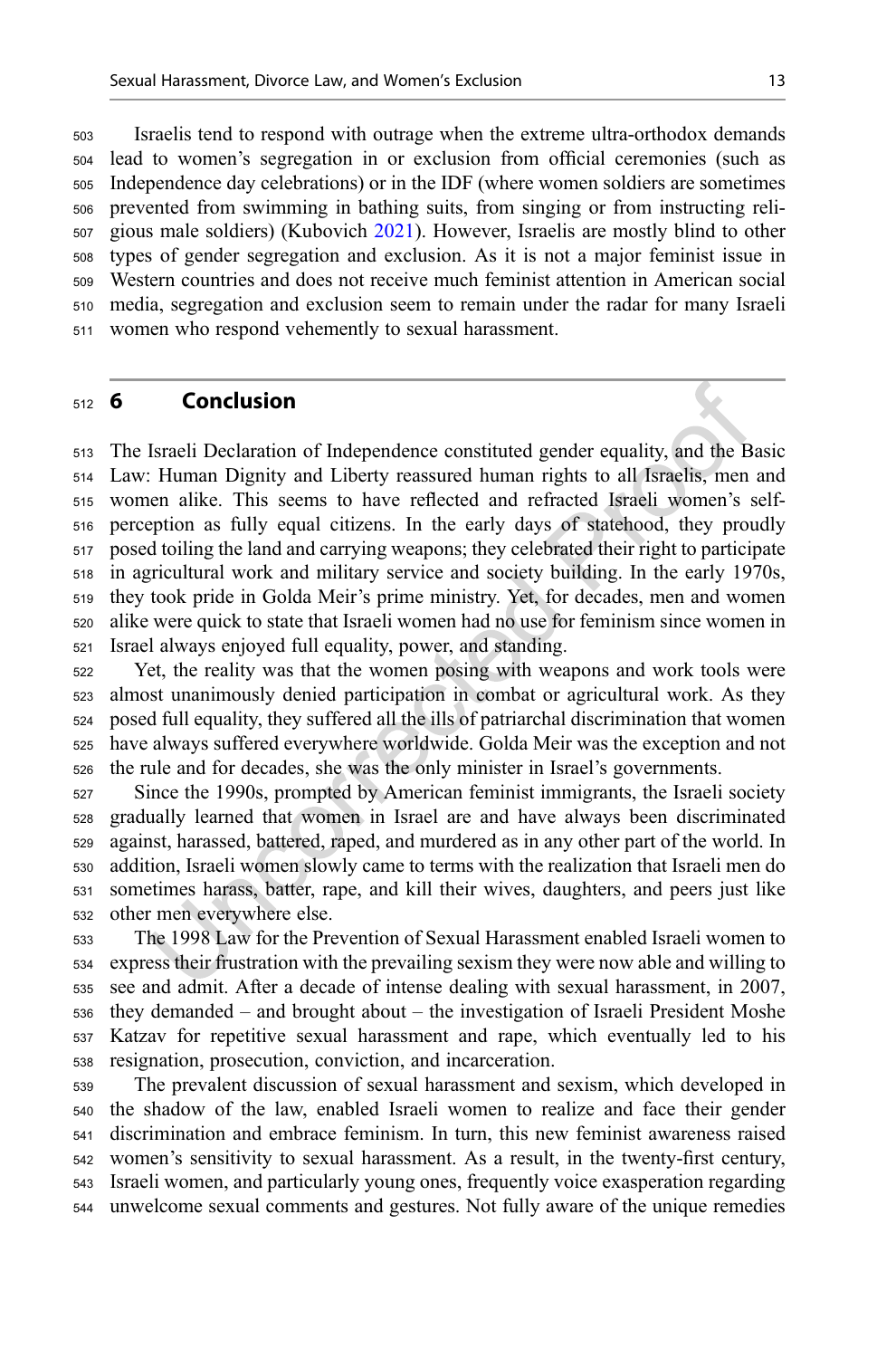the Israeli law offers them, they identify with the rage expressed by women in other parts of the world regarding sexism and harassment.

 Interestingly, in contrast with their acute sensitivity to sexual harassment, Israeli women seem to be mostly unmoved by other types of gender discrimination, even as they are far more explicit, blunt, and unattended. Most women are silent in the face of institutional gender discrimination in the marriage and divorce laws and in reference to the growing segregation and exclusion of women in Israel's public sphere.

 To better understand this contrast, it is necessary to consider Israel's dual char- acter as a Jewish and democratic state. Israel defines itself as the Jewish nation-state. Therefore, any Jew around the world is welcome, by Israel's Law of Return, to immigrate and receive citizenship. At the same time, Israel takes great pride in its unique status as the only liberal democracy in the Middle East. This duel character- ization went mostly unnoticed until the 1970s but has since become a topic of much- heated discussion and debate. Although both "Jewish" and "democratic" have many different meanings within different parts of the Jewish Israeli citizenry, most Jewish Israelis accept the "Jewish democratic" characterization and realize that there is tension between its two components. Typically, they aim to balance the two, feeling that one is particularistic and the other universalistic; one prioritizes Jewish tradition and way of life, while the other promotes personal freedom.

 An element of the "Jewish" component that Jewish Israelis widely agree upon is the survival of the Jewish nation. For a large majority of Jewish Israelis, Israel is, above all else, a safe haven for the Jewish people that suffered millennia of persecution and near annihilation. Thus, national survival is a top priority, and if liberal democratic princi-ples must be curtailed to guarantee it – it is a price worth paying.

 Marriage and divorce law is widely presented and conceived in these circles as a gatekeeper to Jewish survival. According to orthodox Jewish law (halacha), a child born to a married Jewish woman from a man who is not her husband is a mamzer and may not marry into the Jewish community. If Israeli Jewish women divorce in non-halachic ways, they may still be regarded as married according to halacha. 574 Children they may bear after such non-halachic divorce may be *mamzerim* (mean- ing), hence not full members of the Jewish collective. Many Jewish Israeli women feel that to guarantee the existence of the Jewish nation, they must yield to halachic marriage and divorce even at the expense of explicit gender discrimination.

 Another popular element of "Jewish" is the preservation of the traditional Jewish way of life. The ultra-orthodox present themselves and are commonly seen as preserving that authentic way of life. If it comes at the expense of gender equality and requires women's segregation and exclusion, many feel that it is worth it. Thus, cultural pluralism is fused with the desire to protect authentic Judaism that was historically persecuted and is now on the verge of extinction.

 Therefore, their fidelity to the Jewish characteristic of their Jewish democratic state is a major source of Jewish Israeli women's silent acceptance of gender discrimination through marriage and divorce laws and through segregation and exclusion, even as they fiercely oppose and protest sexual harassment. The fierce struggle against sexual harassment is consistent with Israeli women's loyalty to Israel's Jewish democratic characterization. It does not force them to choose between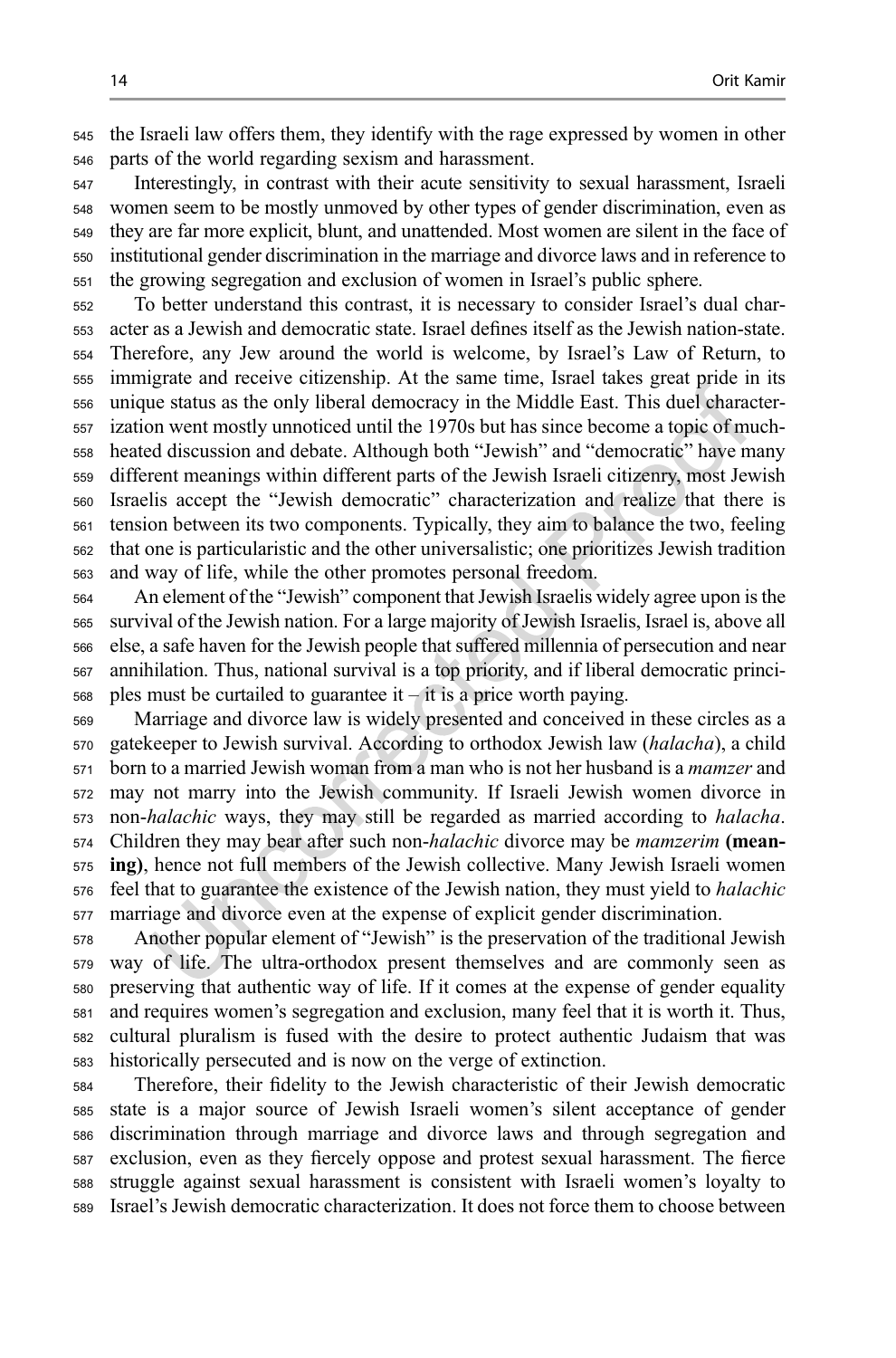<span id="page-15-0"></span> their conflicting loyalties to "Jewish" on the one hand and "democratic" on the other. It is, therefore, a far more attractive choice than the battle against the discriminatory Jewish law and ultra-orthodox demands to segregate and exclude women.

#### 7 Cross-References

- ▶ [Femicide and Israel](http://link.springer.com/search?facet-eisbn=978-981-16-2717-0&facet-content-type=ReferenceWorkEntry&query=Femicide and Israel)
- ▶ [Golda Meir and the Evolution of Israel](http://link.springer.com/search?facet-eisbn=978-981-16-2717-0&facet-content-type=ReferenceWorkEntry&query=Golda Meir and the Evolution of Israel�s Democracy)'s Democracy
- ▶ [Israel and Four Mothers Movement: Leaving Lebanon in Peace](http://link.springer.com/search?facet-eisbn=978-981-16-2717-0&facet-content-type=ReferenceWorkEntry&query=Israel and Four Mothers Movement: Leaving Lebanon in Peace)
- ▶ [Women and Politics in Israel](http://link.springer.com/search?facet-eisbn=978-981-16-2717-0&facet-content-type=ReferenceWorkEntry&query=Women and Politics in Israel)
- ▶ [Women in the Israeli Military](http://link.springer.com/search?facet-eisbn=978-981-16-2717-0&facet-content-type=ReferenceWorkEntry&query=Women in the Israeli Military)

#### References

- Basic Law of Human Dignity and Liberty. 5752–1992. Sefer HaHukim [SH] [Book of Israel's Statutes] No. 1391 at 150.
- Elliman, Wendy. (2019, June). #GamAni, the #MeToo Movement in Israel. Haddasah Magazine. <https://www.hadassahmagazine.org/2019/06/25/gamani-metoo-movement-israel/>. Last accessed on 30 Aug 2021
- Erez-Likhovski, Orly, and Rikki Shapira-Rosenberg. (2013–2014). Excluded for God's sake: Segregation and the exclusion of women in the public sphere in Israel. [https://failedmessiah.](https://failedmessiah.typepad.com/files/2015-irac-gender-report.pdf) typepad.com/fi[les/2015-irac-gender-report.pdf](https://failedmessiah.typepad.com/files/2015-irac-gender-report.pdf). Last accessed on 30 Aug 2021
- Freedman, Marcia. 1990. Exile in the promised land: A memoir. Ithaca: Firebrand Books.
- Halperin-Kaddari, Ruth. 2000. Women, religion and multiculturalism in Israel. UCLA Journal of Law and Foreign Affairs 5: 339.
- ———. 2004. Women in Israel: A state of their own. Philadelphia: University of Pennsylvania Press.
- Harel, Alon. 2004. Benign segregation: A study of the practice of gender separation in buses in the ultra-orthodox community in Israel. South African Journal of Human Rights 20: 64–85.
- Kamir, Orit. 2014. Israel's sexual harassment law in the courts: Statistical analysis of the first decade. Zchuyot Bareshet 2: 14–78; in Hebrew.
- Kubovich, Yaniv, (2021). Israeli female soldiers told to cover up at pool in consideration of religious soldiers. Haaretz, July 8. Online.
- Margalit, Avishai, and Moshe Halbertal. 1994. Liberalism and the right to culture. Social Research 61: 491.
- NIF: Religious Freedom. [https://www.nif.org/stories/religious-freedom/ultra-orthodox-radio-sta](https://www.nif.org/stories/religious-freedom/ultra-orthodox-radio-station-to-pay-280000-damages-for-silencing-women/) [tion-to-pay-280000-damages-for-silencing-women/](https://www.nif.org/stories/religious-freedom/ultra-orthodox-radio-station-to-pay-280000-damages-for-silencing-women/). Last accessed on 30 Aug 2021
- Prevention of Sexual Harassment Law, 5758-1998, SH No. 1661 at 166.
- Price-Gibson, Etta, (2021). Gender segregation on campus can continue, says Israel's High Court. Moment, August 5. [https://momentmag.com/gender-segregation/.](https://momentmag.com/gender-segregation/) Last accessed on 30 Aug 2021.
- Radio Kol BaRamah v. Kolech Religious Women's Forum. [https://versa.cardozo.yu.edu/](https://versa.cardozo.yu.edu/opinions/radio-kol-baramah-v-kolech-%E2%80%93-religious-women%E2%80%99s-forum) [opinions/radio-kol-baramah-v-kolech-%E2%80%93-religious-women%E2%80%99s-forum.](https://versa.cardozo.yu.edu/opinions/radio-kol-baramah-v-kolech-%E2%80%93-religious-women%E2%80%99s-forum) Last accessed on 30 Aug 2021
- Ragen v. Ministry of Transport. <https://versa.cardozo.yu.edu/opinions/ragen-v-ministry-transport>, [https://marriage-il.com/summery-hcj-746-07-ragen-05-01-2011-supreme-court-prohibits-imple](https://marriage-il.com/summery-hcj-746-07-ragen-05-01-2011-supreme-court-prohibits-implementation-of-gender-segregation-in-bus-lines-used-by-ultra-orthodox-public-mehadrin-lines/)
- [mentation-of-gender-segregation-in-bus-lines-used-by-ultra-orthodox-public-mehadrin-lines/](https://marriage-il.com/summery-hcj-746-07-ragen-05-01-2011-supreme-court-prohibits-implementation-of-gender-segregation-in-bus-lines-used-by-ultra-orthodox-public-mehadrin-lines/)
- . Last accessed on 30 Aug 2021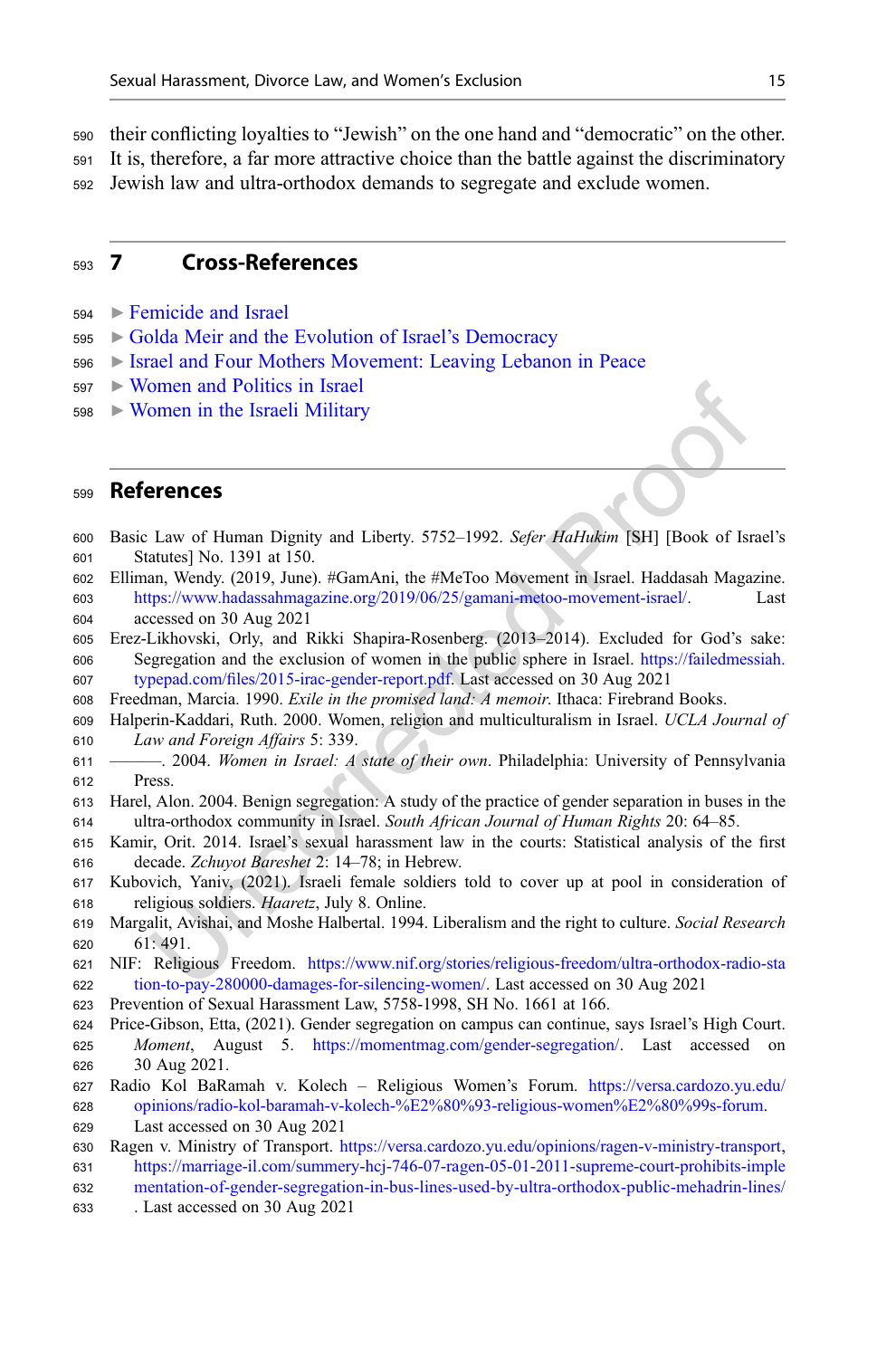- <span id="page-16-0"></span> Safran, Hannah. 2006. Don't want to be nice girls: The struggle for suffrage and the new feminism in Israel. Haifa: Pardes. In Hebrew.
- 636 Swirski, Barbara, and Marilyn P. Safir. 1991. Calling the equality bluff: Women in Israel. New York:<br>637 Pergamon Press. Pergamon Press.
- The Israel Women Network. (n.d.). [\(https://iwn.org.il/english/about-the-israel-womens-network/\)](https://iwn.org.il/english/about-the-israel-womens-network/). Last accessed on 4 Sept 2021
- The Rape Crisis Centers in Israel. (n.d.). [https://www.1202.org.il/en/.](https://www.1202.org.il/en/) Last accessed on 4 Sept 2021.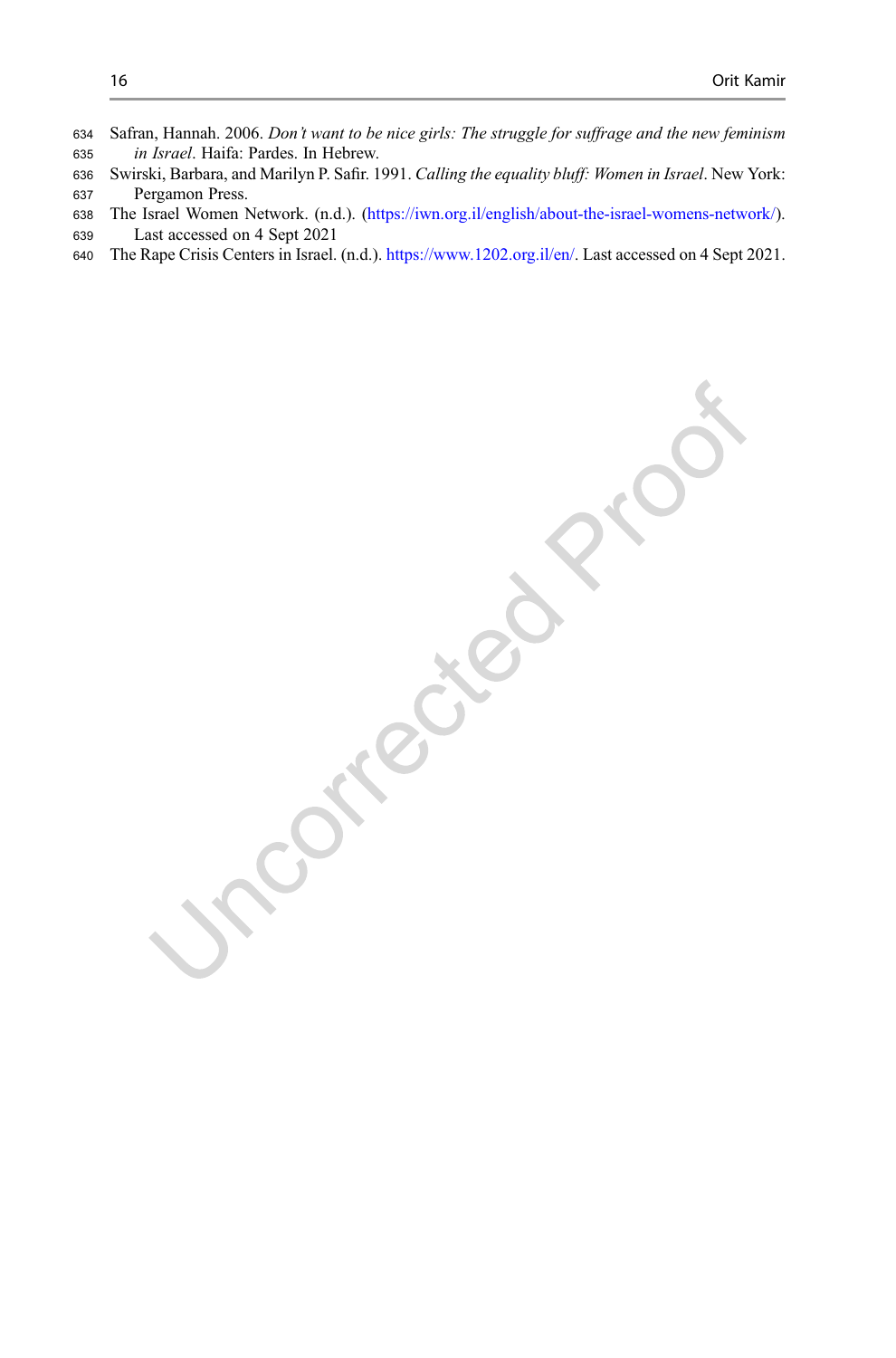#### Index Terms:

#MeToo 2 American feminist immigrants 13 Basic Law Human Dignity 4 Basic Law of Human Dignity and Liberty 6 Israeli Declaration of Independence 13 Israeli women's perception exclusion of women 11–13 gender segregation 11–13 marriage and divorce law 8–10 sexual harassment 2, 4–8 Israel's Law of Return 14 Mamzerim 14 Marriage and divorce laws 14 Prevention of Sexual Harassment 13 Sexism 13 Sexual harassment 13 Zionist struggle 3